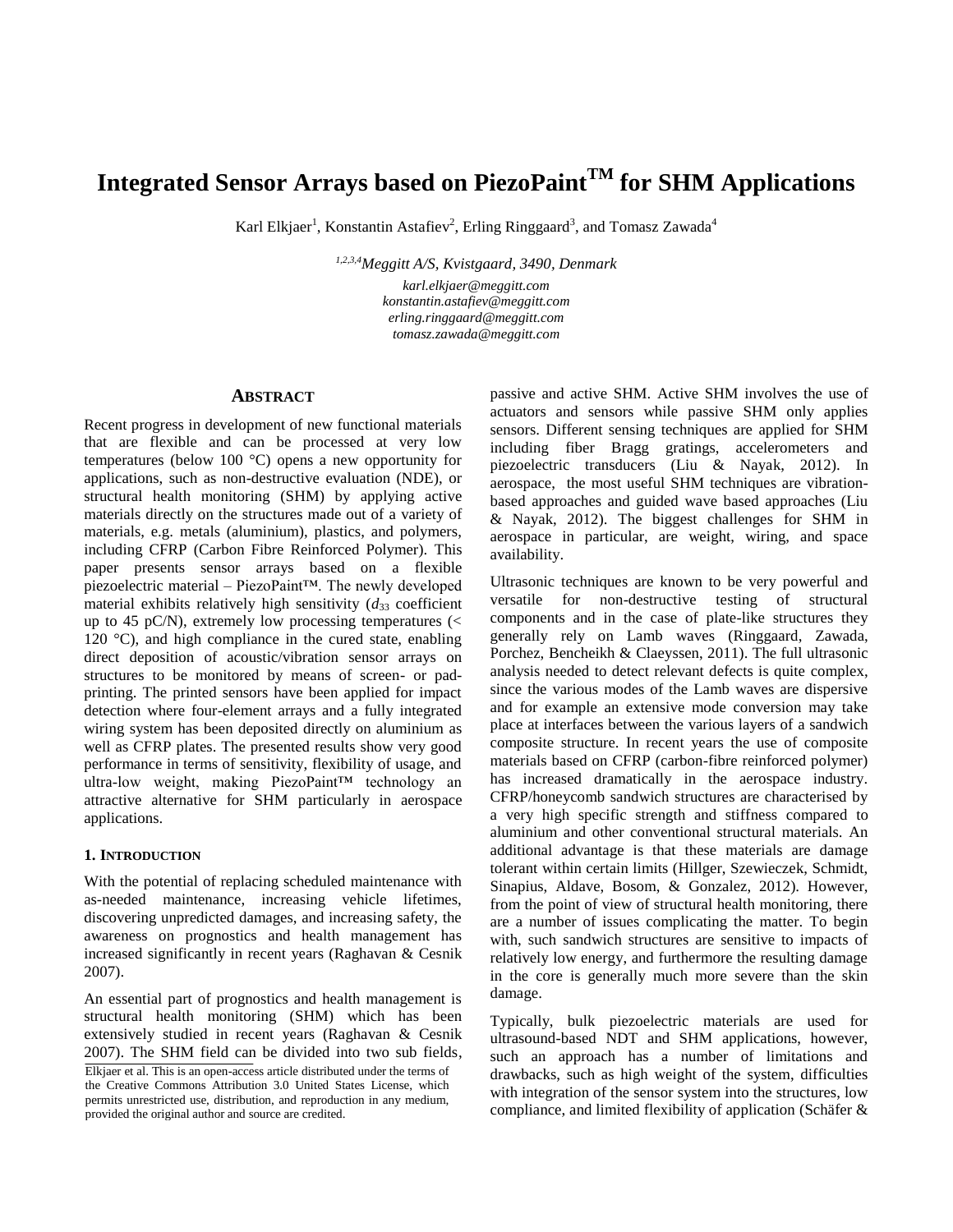Janovsky, 2007). There has been an effort to use other classes of piezoelectric materials in order to address some of the above mentioned challenges, e.g. by using polyvinylidene fluoride (PVDF) family materials (Rao, Bhat, Murthy, Madhav, & Asokan, 2006). They are lightweight and can be applied to large areas. However, these polymer materials typically show low piezoelectric activity, are difficult to integrate with the structures, and pose several practical limitations in terms of wiring and processing, such as limited suitability for commercially available printing techniques. A noticeable degradation of dielectric- and piezoelectric properties of PVDF type films with the time, when the film is exposed to elevated temperatures (50-60 °C) has also been reported recently by Silva, Costa, Sencadas, Paleo, and Lanceros-Méndez (2011), which in turn limits the application of such films in aerospace industry.

In this work the functionality of a novel acoustic sensor array based on a flexible, printable piezoelectric material PiezoPaint<sup>TM</sup> is demonstrated. PiezoPaint<sup>TM</sup> technology alleviates or completely eliminates the drawbacks of bulk impact detection systems such as weight, complicated wiring and wave coupling, while offering higher piezoelectric response than PVDF. In addition it is compatible with commercially available printing techniques such as screen-printing and pad-printing. In essence the material is a 0-3 composite consisting of PZT particles and a polymer matrix.

In order to illustrate in practise the unique advantages of directly printed acoustic sensors the four-element sensor array based on PiezoPaint™ printed on an aluminium plate has been used for impact detection. A time difference of arrival (TDOA) algorithm has been applied for processing. Due to the direct integration of the sensors with the structure a very good sensitivity has been obtained, enabling accurate impact detection together with estimation of the impact energy. Kim, DeFrancisci, Chen, Rhymer, Funai, Delaney, Fung, Le, & White (2012) work with three sources of impacts on aircrafts. Impacts from ground service equipment which is usually high energy  $(10^2 - 10^3)$  high contact area impacts, high velocity ice e.g. hail impacts at in-flight speeds, and low velocity impacts from generic sources e.g. dropped equipment. In this study low velocity impacts were generated to test the demonstrators. Preliminary test results on a CFRP multilayer plate are presented as well.

# **2. PRINTABLE PIEZOELECTRICS**

In recent years, a number of attempts have been made to combine piezoelectric bulk materials and polymers, developing ceramic-polymer composite materials (Payo & Hale, 2010), however, in most cases such materials represent bulk composite materials that are not suitable for printing techniques, require high curing temperatures, are rigid in a cured state, and therefore cannot be applied to a variety of substrates, including CFRPs.

In order to keep the advantages of both bulk and polymer piezoelectric materials a new flexible piezoelectric material, PiezoPaint<sup>™</sup>, has been developed by Meggitt  $A/S<sup>1</sup>$ . It has been developed primarily with the aim of keeping high piezoelectric activity while making it compatible with different substrates and structures, including textiles, plastics, metals, composites, paper, etc., and the ability to be applied to large areas by using commercially available printing techniques, including but not limited to pad-, screen-, or stencil printing. An important goal that has been targeted when developing PiezoPaint™ material was also to keep as low a processing temperature as possible, limiting it to 120 °C, making the PiezoPaint<sup>TM</sup> compatible with more materials including CFRP.

PiezoPaint™ represents a composite material that consists of an organic vehicle (polymer matrix) and a piezoelectric powder, manufactured on the basis of commercially available piezoceramic. Typically, hard PZT materials (e.g. Meggitt's Ferroperm™ Piezoceramics Pz24 or Pz26 piezoceramics) are used for manufacturing PiezoPaint™, with a different volume content of the piezoelectric powder in the polymer matrix, depending on the final application. However, lead-free piezoelectric materials have also been demonstrated, showing reasonable performance of PiezoPaint™ material, manufactured on the basis of these materials (see Table 1).

Normally, PiezoPaint<sup>™</sup> is prepared in the form of a paste, which could be applied to a number of different structures by using pad-, screen-, and stencil printing techniques. The viscosity and overall fluidity of the paste can be adjusted, depending on the deposition technique.

Typical properties of different PiezoPaint™ materials, in comparison with PVDF based co-polymer material is shown in Table 1.

Table 1 shows that in comparison with PVDF type copolymers, PiezoPaint™ materials exhibit higher piezoelectric activity (more sensitive in the case of sensor application), have a higher dielectric constant that can be tuned (by using different ratio between polymer matrix and piezoelectric powder, or by utilizing different type of piezoelectric powder with either high or low dielectric constant), and can be utilized at higher temperatures.

As it has already been mentioned above, the properties of PiezoPaint™ materials can be tuned, depending on the final application, e.g. the dielectric constant or compliance can be adjusted to simplify the impedance matching or feasibility of integration with different structures, where the sensor on the basis of PiezoPaint™ material is to be applied.

l

 $<sup>1</sup>$  Patent pending</sup>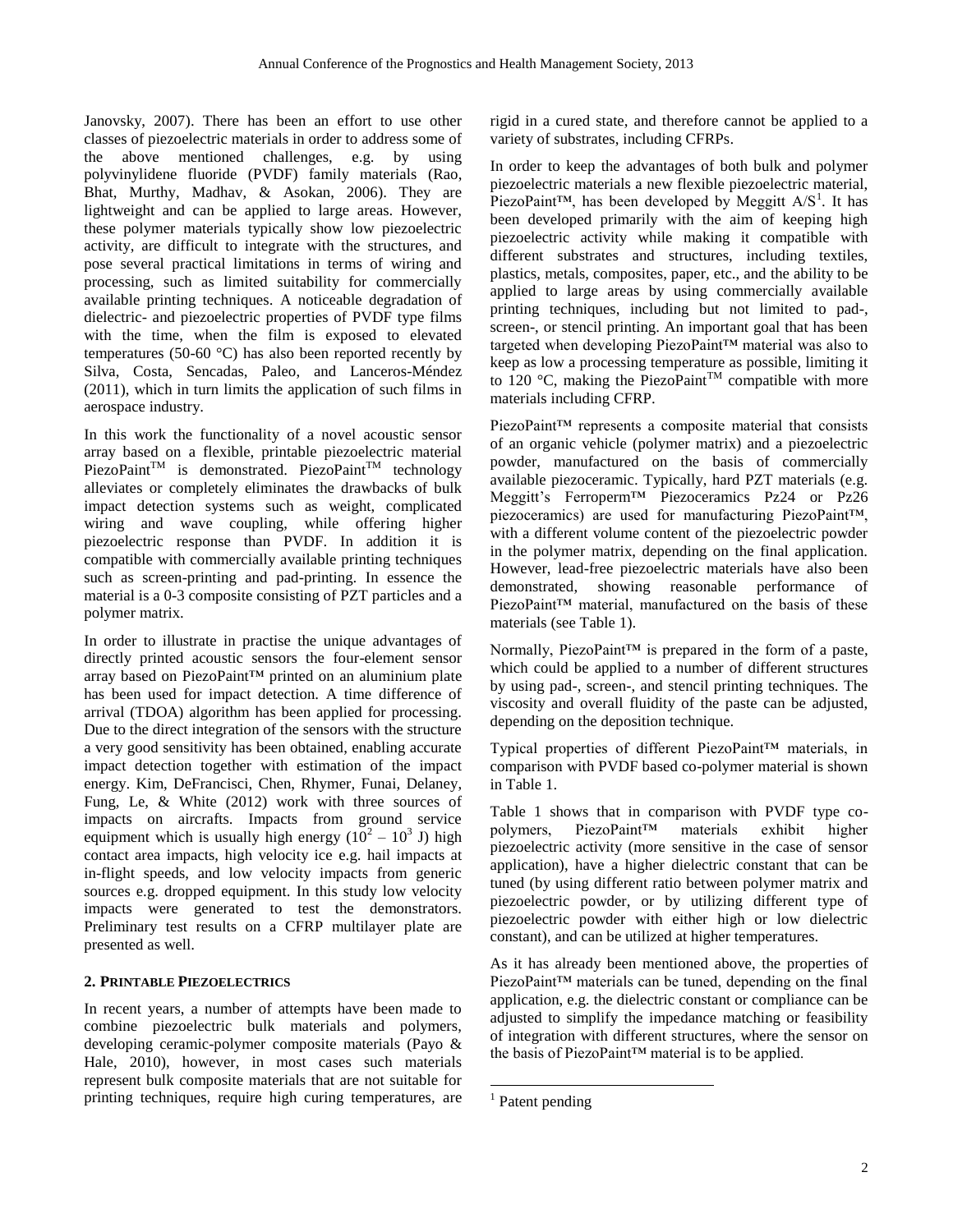The microstructure of PiezoPaint™ material screen-printed on alumina substrate and silver bottom electrode is shown in Figure 1. It is shown that PiezoPaint™ material in a cured state has a relatively dense structure, with very low porosity and very fine grain structure (comparing with other similar composite structures, see e.g. work by Arlt K., and Wegener M., (2010)).

An example of PiezoPaint™ materials deposited onto different substrates (polymer, PCB, fabric) by using commercial screen printing technique is shown in Figure 2. These structures are relatively simple. The PiezoPaint™ is sandwiched between the top and the bottom electrodes. The electrodes are based on a commercially available silver paste that can be applied by using the same printing techniques. However, when the material is deposited onto very rough substrates such as textile, an additional interface layer is necessary.

Table 1. Properties of PiezoPaint<sup>TM</sup> (PP) materials in comparison with piezoelectric polymer material (Omote et al, 1997)

| <b>Material</b>   | <b>PVDF</b>      | PiezoPaint <sup>TM</sup><br>$PP-50B$ | PiezoPaint™<br>PP-50LF |
|-------------------|------------------|--------------------------------------|------------------------|
| <b>Type</b>       | $Co-$<br>polymer | <b>PZT</b><br>Composite              | Lead-Free<br>Composite |
| $\rho$ , g/cm3    | 1.8              | 5.2                                  | $\lt 4$                |
| $T_{op}$ , °C     | < 90             | < 150                                | < 150                  |
| ε                 | $10 - 12$        | 125                                  | 250                    |
| $\tan \delta, \%$ |                  | 3.0                                  | 4.0                    |
| $d_{33}$ , pC/N   | $-38$            | 45                                   | 25                     |



Figure 1. Microstructure (SEM image) of PiezoPaint™ material printed on alumina substrate.



Figure 2. Examples of PiezoPaint™ materials deposited on different substrates:  $a$ ) – polymer,  $b$ ) – PCB, and  $c$ ) – fabric.

### **3. SENSOR ARRAYS**

The test structure consists of circular sensors forming a square array on an aluminium plate. The sensors have been placed at the corners of the plate. The sensor positions can be optimized for impact estimation as in (Staszewski, Worden, Wardle, & Tomlinson, 2000). However, a simpler configuration of the sensors has been chosen as a proof of concept approach. By principle only 3 sensors are needed for simple triangulation but for this demonstration 4 sensors were used. This allows 4 location estimations to be carried out for each impact instead of only 1, making the system more reliable.

# **3.1. Screen Printing**

Screen printing is a well-known pattern transfer technique where a viscous medium is pressed through a woven mesh with a squeegee to generate a sharp edged pattern. The technique is widely used in many branches of industry, e.g. fabric printing industry, but it has also found its way into the electronics industry (hybrid electronics). In this study screen printing was used to print the PiezoPaint<sup>TM</sup> and the top electrodes, forming the structure of the sensor. The basic process is shown in [Figure 3.](#page-2-0)



<span id="page-2-0"></span>Figure 3. Basic screen printing process.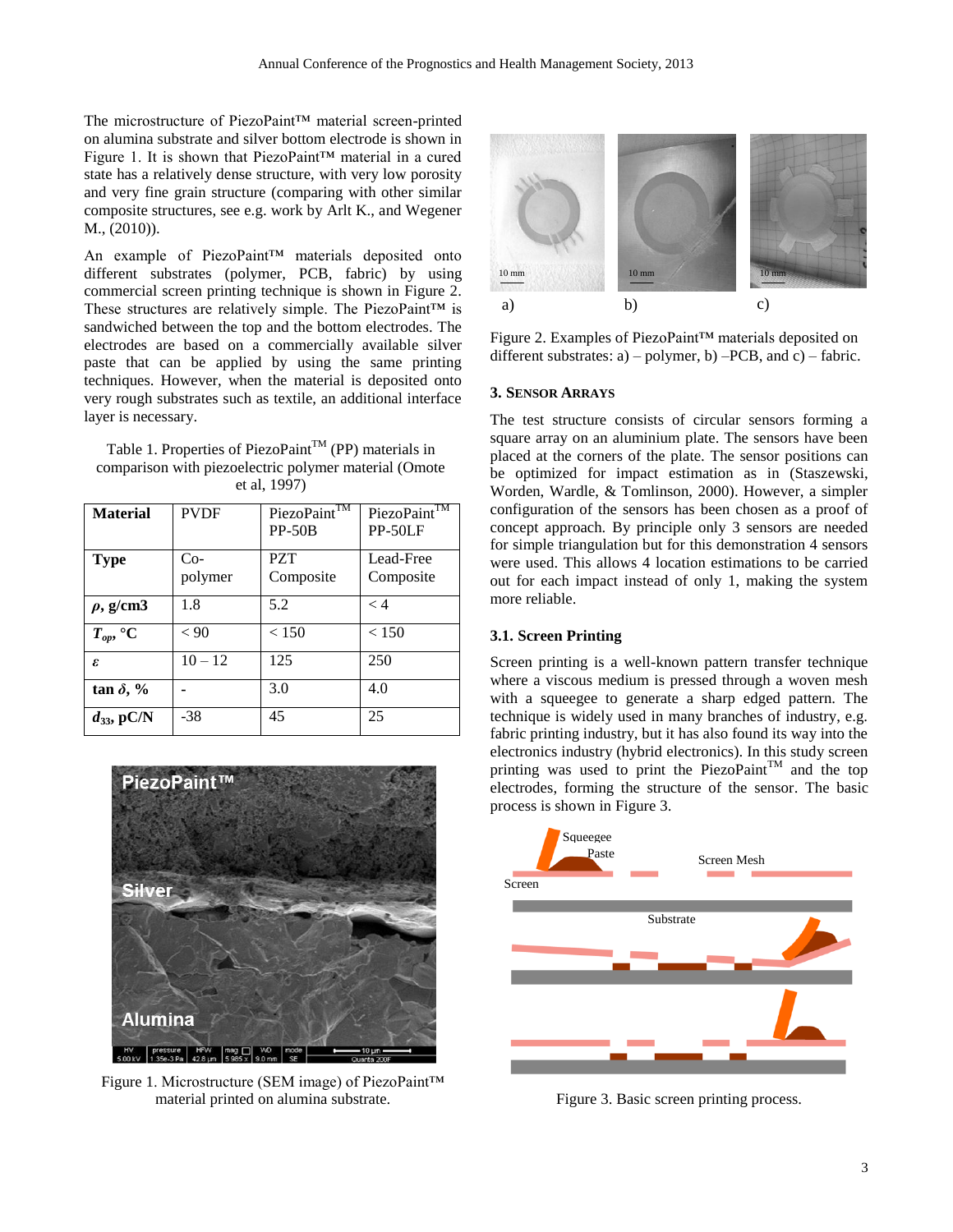## **3.2. Fabrication of demonstrator on aluminium plate**

The impact detection demonstrator has been fabricated by printing PiezoPaint<sup>TM</sup> based sensors at the corners of an aluminium plate  $(20 \text{ cm } x\text{ } 30 \text{ cm } x\text{ } 0.5 \text{ cm})$ ,  $2.5 \text{ cm}$  from either side.

The sensors have been made as sandwiched structures with the aluminium plate serving as bottom electrode, and a commercial silver paste (Dupont Ag 5028) printed on top of an active layer serving as the top electrode. The diameters of the sensor patches were 12 mm while the top electrode diameters were 10 mm making the active transducer diameter 10 mm. A cross section of the deposited transducers is shown in [Figure 4.](#page-3-0)

The following procedure has been used to fabricate the demonstrator.

- The PiezoPaint<sup>TM</sup> has been deposited using a commercial screen printer.
- Dupont Ag 5028 has been deposited on top of the PiezoPaint $^{\bar{T}M}$  patches also using the screen printer.
- Poling has been carried out using a high electrical field (above 1.5. kV/mm) between the top and bottom electrode at an elevated temperature (above 60 °C).
- Wiring has been made at each location using an intermediate printed circuit board (PCB), and conductive epoxy.

The demonstrator with the PCB connectors is shown in [Figure 5.](#page-3-1)



<span id="page-3-0"></span>Figure 4. Cross section view of the PiezoPaint<sup>TM</sup> sensor.



<span id="page-3-1"></span>Figure 5. a) The aluminium impact detection demonstrator. b) The PCB used to connect the sensor to a coaxial cable.

#### **4. EXPERIMENTAL PROCEDURE**

To evaluate the functionality of the PiezoPaint<sup>TM</sup> based sensors impact detection experiments have been performed. The experiments have been conducted by connecting the sensor output signal directly to a four-channel oscilloscope (Agilent Infiniium Oscilloscope DSO8064A). Time difference of arrival (TDOA) method has been used to estimate the impact locations.

## **4.1. Test setup**

Impact detection tests were carried out using the setup shown in [Figure 6](#page-3-2) and [Figure 7.](#page-3-3) Each sensor was connected to a port of the oscilloscope and the oscilloscope was set to take a single waveform acquisition with the trigger set up on channel 1. The impact detection location was estimated after data collection; however, a continuous impact monitoring is possible in real application. In order to control the location and the magnitude of the impacts the following setup was used. A tube with an array of small holes with 1 cm spacing was secured 1 cm above the plate. A pin was used to hold a steel ball in place inside the tube. When the pin was released the ball dropped at a chosen location from a certain height. This setup is shown in [Figure 7.](#page-3-3) The impact energy is estimated by calculating the potential energy of the ball at a certain height and assuming that half of the energy is transferred into the plate at impact, causing deformation and propagating waves.



<span id="page-3-2"></span>Figure 6. Measurement setup for impact detection experiments.

<span id="page-3-3"></span>

Figure 7. Setup for generating controlled impacts in known locations.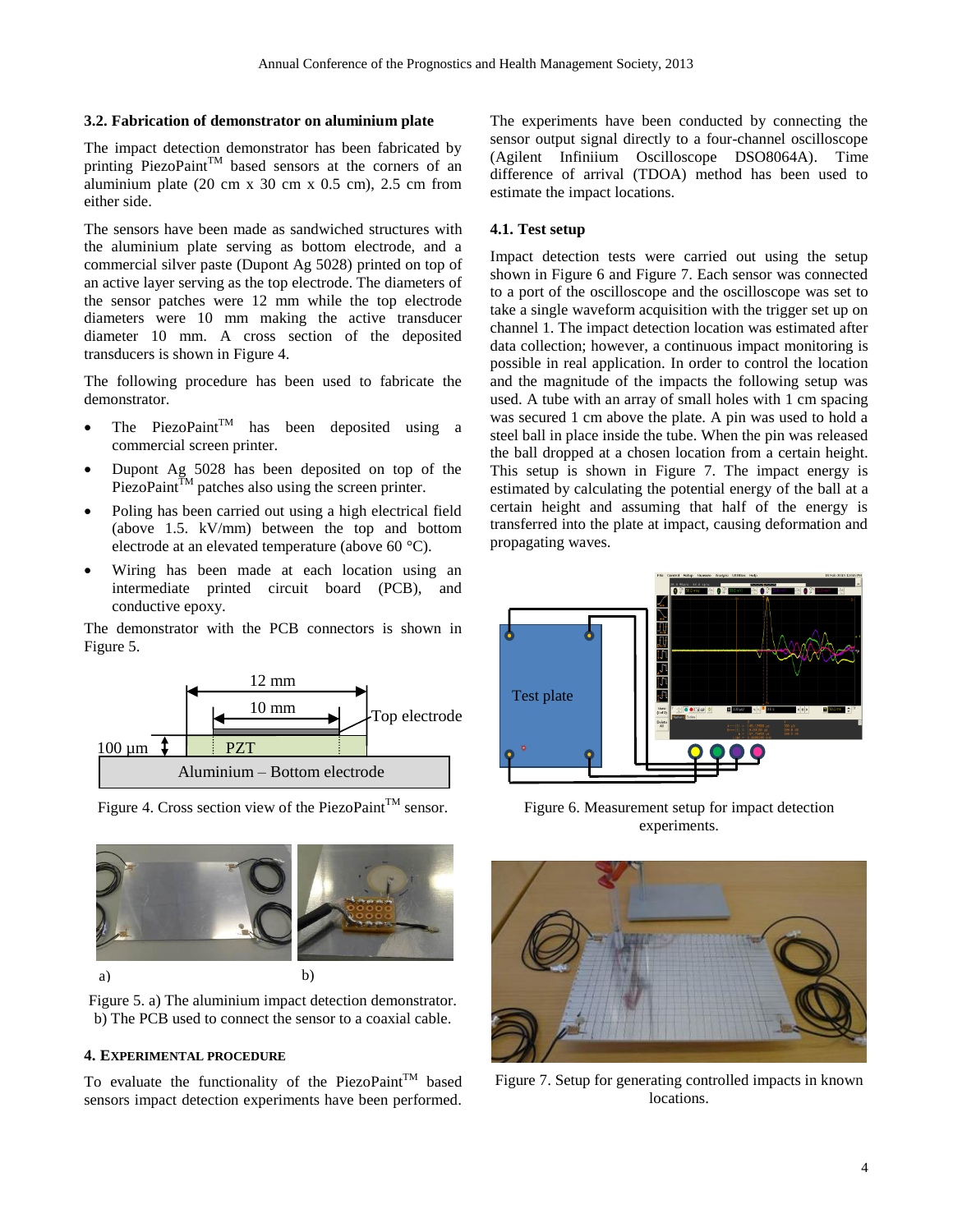### **4.2. Time Difference of Arrival**

Time difference of arrival (TDOA) is widely used in source localization and finds applications in GPS and cellular location (Patwari, Ash, Kyperountas, Hero III, Moses, & Correal, 2005). It employs three or more receivers to accurately compute the position of an emitter. In this study TDOA is used to estimate the location of an impact. An impact on any surface generates ultrasonic waves that propagate through the medium. The time difference of arrival of these waves at the sensor locations can be used to estimate the impact location. Knowing the speed of sound in the substrate the time differences can be used to calculate distance differences Eq. (1).

$$
\Delta t_{21} \cdot v = |\Delta r_{21}| \tag{1}
$$

Where  $\Delta t_{21}$  is the time difference of arrival between sensor 1 and 2, *v* is the speed of sound in the substrate and  $\Delta r_{21}$  is the difference in distance between the two sensors and the impact.

Eq. (2) shows how the locations of sensor 1, sensor 2 and the impact relate to the distance difference.

$$
| \Delta r_{21} | = |r_2| - |r_1| \Leftrightarrow
$$
  
\n
$$
| \Delta r_{21} | = \sqrt{(x_2 - x_{im})^2 + (y_2 - y_{im})^2} - \sqrt{(x_1 - x_{im})^2 + (y_1 - y_{im})^2}
$$
 (2)

Where  $|r_1|$  and  $|r_2|$  are the distances between the impact and sensors 1 and 2 respectively, and *x1, y1, x2, y2, xim, yim* are the x-y components of the sensors and the impact location respectively. Depending on the number of applied sensors a set of equations like Eq. (2) can be created. These equations represent non-linear hyperbolas; however the impact locations can be estimated by applying numerical methods such as the least-squares method (Yang, An, Xu (2008)).

[Figure 8](#page-4-0) shows the distance between the impact and the sensor and the hyperbolas represented by Eq. (2).



<span id="page-4-0"></span>Figure 8. a) 3 receivers and emitter where  $r_1$ ,  $r_2$  and  $r_3$  are the distances between the emission and the receivers. b) Hyperbolas intersect at the emission location marked by the red x.

# **4.3. Data Analysis**

The TDOA algorithm has been implemented using *Octave*. The program first estimated the arrival times of the propagating waves generated by the impact, at the four sensor locations. To determine when a wave arrived at a sensor a threshold voltage was chosen. The threshold was set to 25 % of the maximum amplitude. This threshold value was chosen based on the best results from impact localization tests. This choice sets a lower limit on the signal to noise ratio required to achieve a useable signal.

$$
SNR = \left(\frac{A_{signal}}{A_{noise}}\right)^2 = (4)^2 = 16
$$
or  

$$
SNR_{dB} = 20\log_{10}(4) = 12.04
$$
dB

The amplitude of the noise was around 15 mV during the measurements which, with a 25 % threshold implied a minimum detectable voltage amplitude at the level of 60 mV. For comparison a 4 g steel ball dropping at the corner furthest away from sensor 1 lead to a maximum voltage amplitude of 100 mV as shown in [Figure 9.](#page-4-1) This corresponds to a signal to noise ratio of 16.48 dB.

After estimating the time of arrival, the script applied the estimated time differences to solve the nonlinear equations numerically and plot the estimated locations with the actual locations.



<span id="page-4-1"></span>Figure 9. The voltage output at sensor one for a 2 cm drop. The maximum amplitude is 100 mV.

#### **4.4. Experimental Results**

# **4.4.1. Impact Energy**

In order to assess the sensitivity of the printed sensors as well as the correlation of the output signal with the impact energy a steel ball with a mass of 4 g was dropped from fixed heights as close to sensor one as possible without landing on top of it. A voltage amplitude reading is shown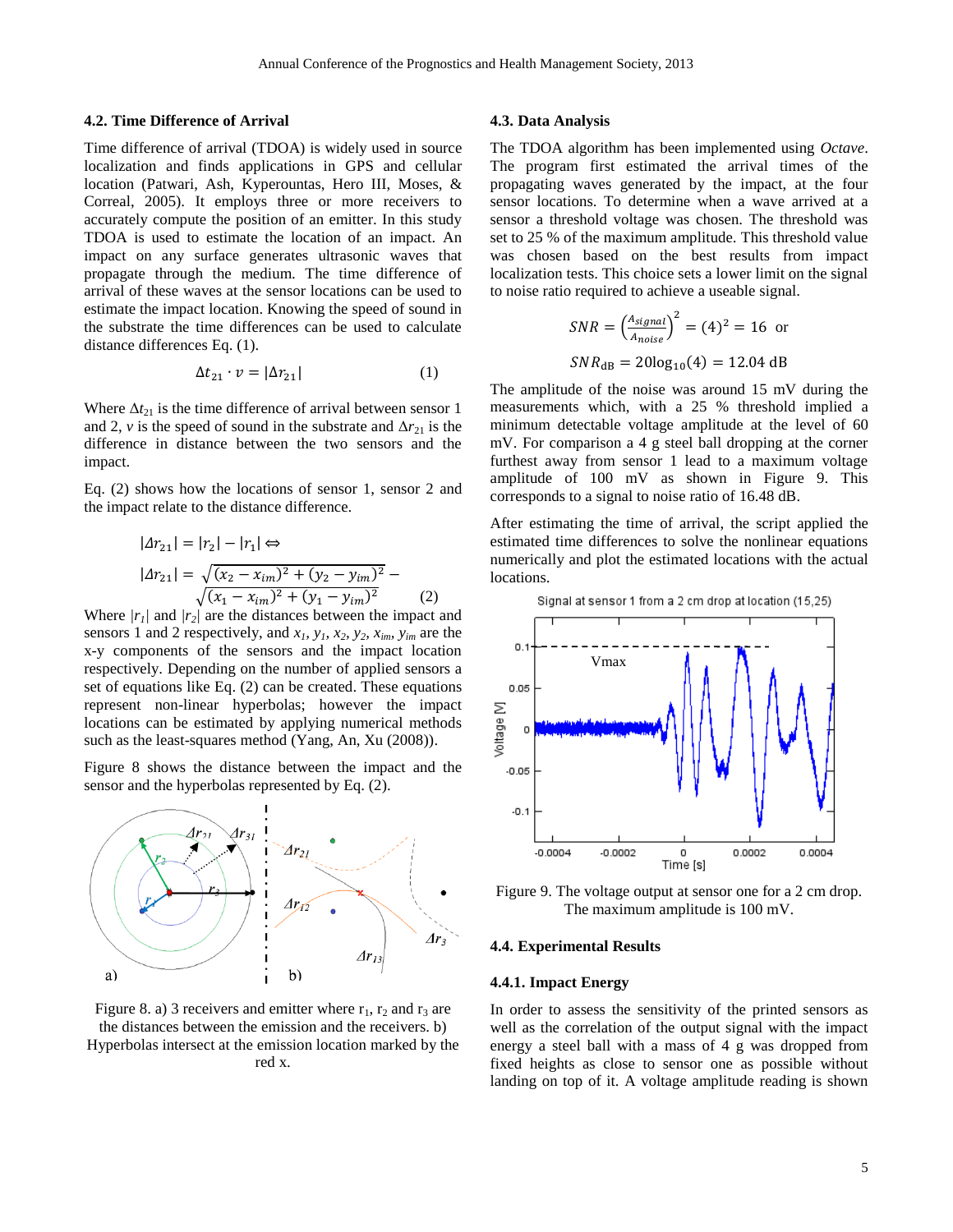in [Figure 10](#page-5-0) and the results from various drop heights are plotted in [Figure 11.](#page-5-1)

[Figure 11](#page-5-1) shows that a linear fit can be made between the transferred momentum and the voltage amplitude for this specific case with  $R^2$ =0.97. The drop height can also be used to estimate the impact energy.



<span id="page-5-0"></span>Figure 10. The measured voltage signal (9 cm drop). Momentum, Voltage Amplitude



<span id="page-5-1"></span>Figure 11. Output voltage amplitude as a function of transferred momentum.

#### **4.4.2. Impact Localisation**

In total, 153 impacts were captured across the plate. Results from the initial tests are shown in [Figure 13.](#page-6-0) In [Table 2](#page-5-2) the average estimation error as a measure of accuracy is shown. More than 90 % of the impacts were located with an error smaller than 5 cm. For comparison Schäfer & Janovsky (2007) work with an impact location accuracy requirement of ~5 cm for hypervelocity impacts on spacecraft. Only 1 impact was discarded as it was completely off the plate.

[Table 3](#page-5-3) shows the error depending on impact positions and drop height. From [Table 3](#page-5-3) it is noted that the accuracy tends to depend on the position of the impact. Along the bottom edge of the plate (b in [Figure 12\)](#page-5-4) the location estimation is less accurate. Drop height does not seem to affect the accuracy in this specific case. However, the sample size is small and all impact velocities can be considered low (Kim, H. et al., (2012)).

The results bode well for future application, and with optimization of the impact estimation algorithms it is believed that the errors can be reduced significantly.

<span id="page-5-2"></span>Table 2. Accuracy of impact location estimations.

|      | Error<br>$<$ 5 cm | Error<br>$< 7.5$ cm | Error<br>$<$ 10 cm | Error<br>$<12.5$ cm | All |
|------|-------------------|---------------------|--------------------|---------------------|-----|
| #    | 138               | 149                 | 151                | 153                 | 153 |
| $\%$ | 90.2              | 97.4                | 98.9               | 99.3                | 100 |

<span id="page-5-3"></span>Table 3. Accuracy of impact location estimations depending on drop height and impact positions. Impact positions are illustrated in [Figure 12.](#page-5-4) "Forced" means the plate was hit by hand with the steel ball.

| Positions    | Drop                 | Error $\lt$ 5 | Error <       |
|--------------|----------------------|---------------|---------------|
|              | Height               | cm $[\%]$     | cm $[\%]$     |
|              | $\lceil$ cm $\rceil$ |               |               |
| Along line a | 3                    | 96 (23/24)    | 100(24/24)    |
| Along line b | 3                    | 93 (13/14)    | 93 (13/14)    |
| Along line c | 3                    | 86 (12/14)    | 100(14/14)    |
| Along line a | 7                    | 92 (22/24)    | 100(24/24)    |
| Along line b | 7                    | 86 (12/14)    | 86 (12/14)    |
| Along line c | 7                    | 86 (12/14)    | 100(14/14)    |
| Along line a | 15                   | 96 (23/24)    | 100(24/24)    |
| Random       | 15                   | 88 (15/17)    | (16/17)<br>94 |
| Random       | Forced               | 75 (6/8)      | (8/8)<br>100  |



<span id="page-5-4"></span>Figure 12. Impact positions used in the drop tests.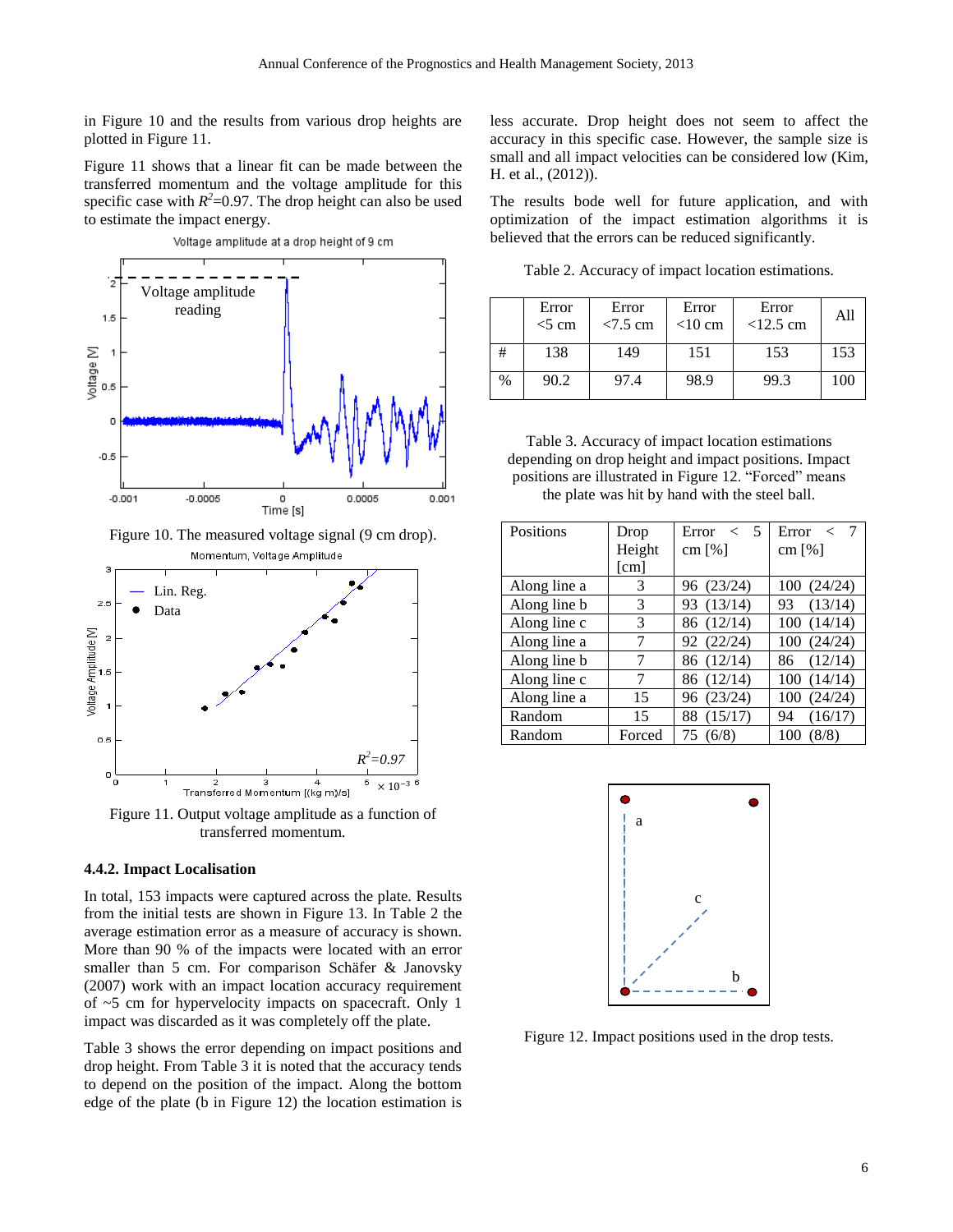

<span id="page-6-0"></span>Figure 13. Results from impact localisation of random forced impacts. The dotted cylinders indicate which actual – and estimated location pairs belong together.

## **4.4.3. CFRP - Preliminary Results**

In addition to the aluminium demonstrator a CFRP impact detection demonstrator has been fabricated. The composite plate (40 cm x 40 cm x 1.35 cm) consists of an antisymmetric honeycomb sandwich structure with a skin thickness of 1 mm and 0.5 mm respectively, and an integrated bronze mesh for lightning protection.

The sensor size and placements are shown in [Figure 14.](#page-6-1) The sensors are placed in the corners of the CFRP plate 4 cm from each side. Instead of connecting at each sensor node electrical connections were painted with Dupont Ag 5028, and wiring was done at a single location as shown in [Figure](#page-6-1)  [14.](#page-6-1) The setup for preliminary impact location tests is shown in [Figure 14.](#page-6-1) Tests have been carried out similarly to the tests of the aluminium demonstrator.

The preliminary results based on 14 impacts with the light hammer are listed in [Table 4](#page-6-2) and an example of an impact localisation is shown i[n Figure 15.](#page-6-3)

Near-future work with this includes energy estimation and the effect on localisation accuracy, effect of impact surface, and effect of impact position on accuracy.

<span id="page-6-1"></span>

Figure 14. Setup for impact testing on the CFRP plate.

<span id="page-6-2"></span>Table 4. Accuracy of impact localisation on CFRP based on the preliminary tests.

|   | Error < 2.5 cm $\vert$ | $Error < 5$ cm |     |
|---|------------------------|----------------|-----|
|   |                        |                |     |
| % | 35.7                   | 100            | 100 |



<span id="page-6-3"></span>Figure 15. Location estimation on the CFRP plate. The dotted cylinders indicate which actual –and estimated location pairs belong together.

# **5. DISCUSSION**

For an impact detection system to be a viable SHM solution energy estimation is critical. It will enable the system to supply the users with information on the damage extent after impacts, and whether maintenance is needed.

In this study it was shown that the energy can be estimated when the impacts are from a 4 g steel ball at low velocities. However, different geometries and material properties of the impacting objects will influence the generated waves, and thereby the estimated energy.

Thorough studies of impacts from plausible objects and materials e.g. hail, are needed, and should be held up to studies of the damages generated in composites from impacts.

#### **6. CONCLUSIONS**

- A sensor array based on PiezoPaint™ technology has been successfully developed and demonstrated.
- The sensor system has been directly deposited on aluminium as well as CFRP honeycomb structure, overcoming the typical problems of sensor integration.
- Due to the high sensitivity of the piezoelectric material as well a as the direct contact between the sensing material and the structure the measured output voltage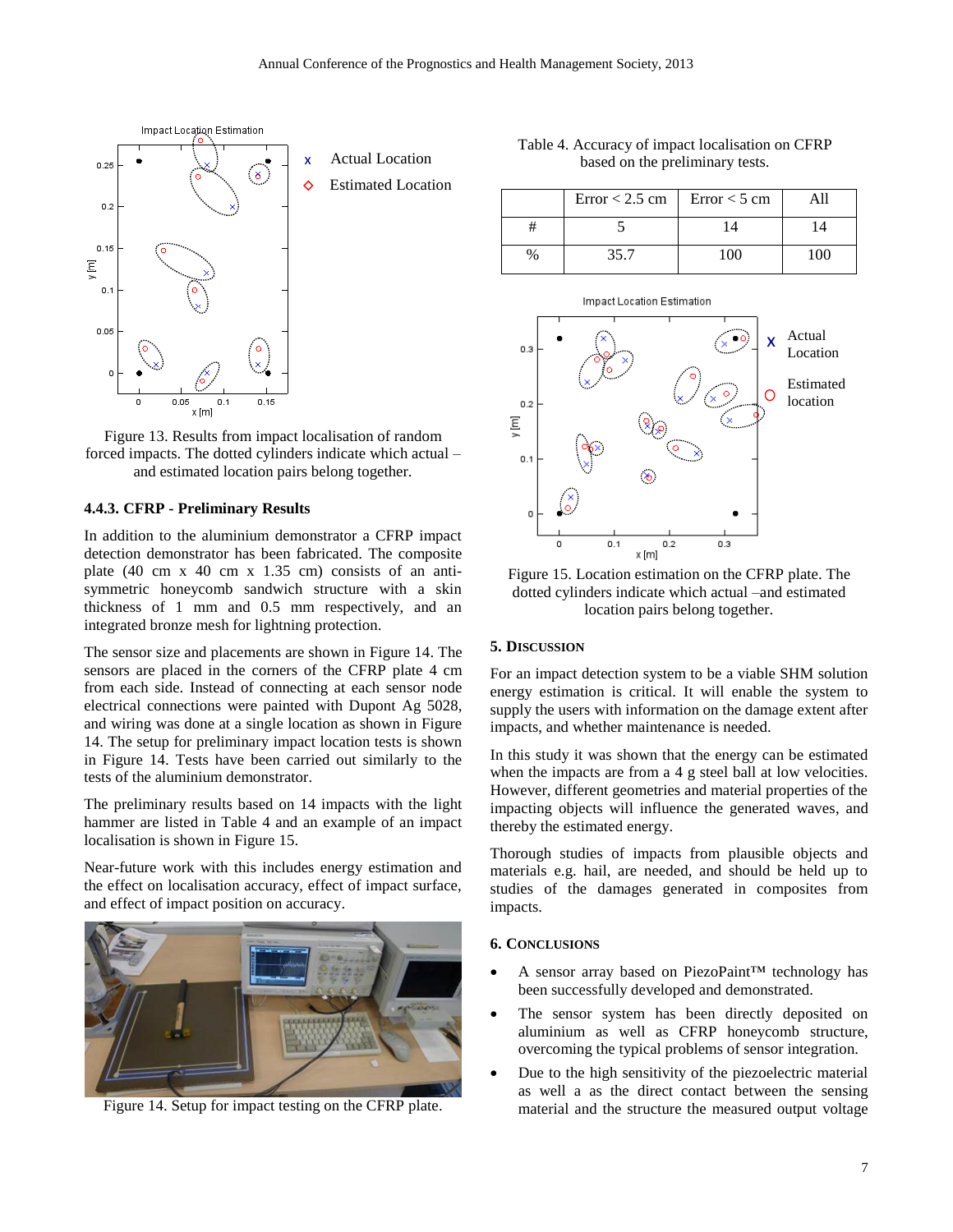signal is relatively strong (in the range of volts) and can be directly used for impact detection and localisation without additional signal conditioning.

- According to the experimental data the average detection error was not exceeding 5 cm in the case of an aluminium plate of 20 cm  $x$  30 cm  $x$  0.5 cm and a 4 g steel ball.
- The near–linear dependence of the maximal signal amplitude on the transferred momentum suggests that the printed sensor array can be successfully applied in impact energy estimation, as well.
- Printing of the whole wiring system is a natural extension of the presented technology. The preliminary tests of CFRP sensor array with printed conductors show very good performance.
- It has been shown that the weight and the complexity of SHM system based on acoustical sensors can be significantly reduced by using printed piezoelectric material (PiezoPaint™), while keeping the high sensitivity of the sensors.

# **ACKNOWLEDGEMENT**

Karl Elkjaer would like to acknowledge the Meggitt Graduate Programme for supporting the work.

The authors would also like to thank colleagues at Meggitt A/S for their help and valuable feedback.

# **REFERENCES**

- Arlt, K., & Wegener, M., (2010), Piezoelectric PZT/PVDFcopolymer 0-3 composites: Aspects on film preparation and electrical poling, *Dielectrics and Electrical Insulation, IEE Transactions*, 17 (4), 1178-1184, Doi: 10.1109/TDEI.2010.5539688
- Baskar Rao, M., Bhat, M.R., Murthy, C.R.L., Venu Madhav, K., & Asokan, S., (2006). Structural health monitoring (SHM) using strain gauges, PVDF film and fiber bragg grating (FBG) sensors: A comparative study, Proc. National Seminar on Non-Destructive Evaluation, Dec.7-9, Hyderabad.
- Hillger, W., Szewieczek, A., Schmidt, D., Sinapius, M., Jorge Aldave, I., Venegas Bosom, P. & Vega Gonzalez, L. (2012). Advanced NDT techniques for damage detection in a honeycomb composite helicopter tailboom, Proc. on 5<sup>th</sup> International Conference on Emerging Technologies of Non-Destructive Testing (ETNDT5), Ioannina, Greece, 19th – 21st September 2011
- Kim, H., DeFrancisci, G., Chen, Z. M., Rhymer, J., Funai, S., Delaney, M., Fung, S., Le, J., & White, S., (2012) Impact damage formation on composite aircraft structures, UCSD FAA JAMS Paper, Project Description Paper Supporting Presentation Given at

Federal Aviation Administration JAMS 2012 Technical Review Meeting 5 April 2012, Baltimore, MD

- Liu, Y., & Nayak, S., (2012). Structural health monitoring: State of the art and perspectives, *JOM* 64 (7), 789-792, Doi: 10.1007/s11837-012-0370-9
- Omote, K., Ohigashi, H., & Koga, K., (1997). Temperature dependence of elastic, dielectric, and piezoelectric properties of "single crystalline" films of vinylidene fluoride trifluoroethylene copolymer, *J. Appl. Phys.*, 81, 2760-2769. Doi: 10.1063/1.364300
- Patwari, N., Ash, J. N., Kyperountas S., Hero III, A. O., Moses, R. L., & Correal, N. S., (2005). Locating the nodes: Cooperative localization in wireless sensor networks, *IEEE Signal Processing Magazine*, 22 (4), 54-69. Doi: 10.1109/MSP.2005.1458287
- Payo, I. & Hale, J.M., Dynamic characterization of piezoelectric paint sensors under biaxial strain, (2010). *Sensors and Actuators A*, 163, 150-158, Doi: 10.1016/j.sna.2010.08.005
- Raghavan, A., & Cesnik, E. S., (2007). Review of guidedwave structural health monitoring, *The Shock and Vibration Digest*, 39 (2), 91-114. Doi: 10.1177/0583102406075428
- Ringgaard, E., Zawada, T., Porchez, T., Bencheikh, N., & Claeyssen, F., (2011) Multi-element piezo-composite transducers for structural health monitoring using Lamb waves, Proc. on 5<sup>th</sup> International Conference on Emerging Technologies of Non-Destructive Testing (ETNDT5), Ioannina, Greece, 19th – 21st September 2011
- Schäfer, F., & Janovsky, R., (2007). Impact sensor network for detection of hypervelocity impacts on spacecraft, *Acta Astronautica*, 61, 901-911, Doi: 10.1016/j.actaastro.2007.02.002
- Silva, M. P., Costa, C. M., Sencadas, V., Paleo, A. J., & Lanceros-Méndez, S., (2011). Degradation of the dielectric and piezoelectric response of βpoly(vinylidene fluoride) after temperature annealing, *Journal of Polymer Research*, 18 (6), 1451-1457. Doi: 10.1007/s10965-010-9550-x
- Staszewski, W. J., Worden, K., Wardle, R., & Tomlinson, G. R. (2000). Fail-safe sensor distributions for impact detection in composite materials. *Smart Materials and Structures,* 9 (3), 298-303. Doi:10.1088/0964- 1726/9/3/308
- Yang, K., An, J., & Xu, Z. (2008), A quadratic constraint total least-squares algorithm for hyperbolic location, *I.J. Communications, Network and System Sciences*, 2, 130-135. Doi: 10.4236/ijcns.2008.12017



**Karl Elkjaer** received his BSc (2009) and MSc (2011) in Physics and Nanotechnology from the Technical University of Denmark. His master thesis involved designing, fabricating and testing a biochip for investigation of transport